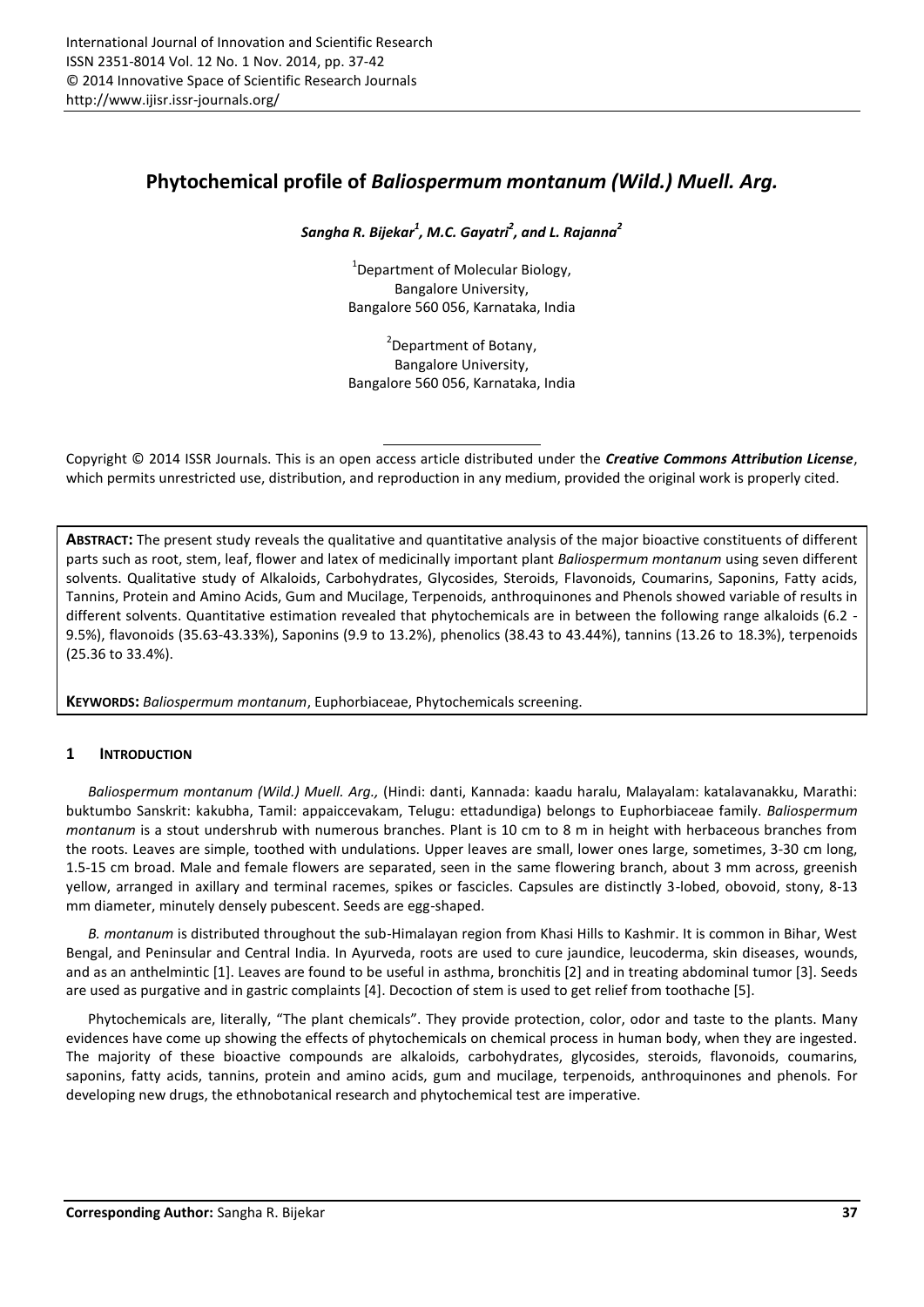#### **2 MATERIALS AND METHODS**

#### **2.1 COLLECTION OF PLANT MATERIAL**

*Baliospermum montanum* (Wild.) Muell-Arg was collected from Sirsi, Western Ghats of Karnataka and now the plant is being maintained in the Department of Molecular Biology, Bangalore University, Bangalore.

#### **2.2 PREPARATION OF PLANT EXTRACT**

Leaf, stem, root and flowers were collected from *B. montanum*. They were dried for one week at room temperature (in shade). Dried plant parts were grinded in a blender to fine particles. Crude plant extract was prepared by Soxhlet extraction method. Seven different solvents were used namely methanol, ethanol, water, chloroform, petroleum ether, hexane and acetone. 20 gm of dried fine grinded powder was uniformly packed into thimble and phytochemicals were extracted with 250 mL of seven mentioned solvents separately. The extraction was carried out for 24 hours. Later extract was concentrated by keeping it on hot plate at 30 to 40°C and stored at 4°C for further analysis.

#### **2.3 COLLECTION OF LATEX**

Latex sample was collected early in the morning from plant by twinging the leaves near the stem and branches of the plant and latex was allowed to drain in clean glass tube, and it was stored at 4°C, chilled latex was homogenized and filtered through muslin cloth for further phytochemical study.

#### **2.4 PHYTOCHEMICAL PROFILING**

#### **QUALITATIVE AND QUANTITATIVE STUDY**

The extracts were subjected to both qualitative and quantitative phytochemical tests of secondary metabolites viz. alkaloids, anthroquinone, cardiac glycosides, flavonoid, phenols, phylobatannins, saponin, steroids, tannins and terpenoids using standard procedures [6], [7], [8].

### **3 RESULTS**

| <b>Plant name</b> | W                        | Ac                       | Et                       | Mt                       | Ch                       | Hx                       | Eth                      | <b>Tests</b>      | Phytochemicals |
|-------------------|--------------------------|--------------------------|--------------------------|--------------------------|--------------------------|--------------------------|--------------------------|-------------------|----------------|
| BM (leaf)         | $\overline{\phantom{a}}$ | $\overline{\phantom{0}}$ | $\ddot{}$                | $+$                      | $+$                      | $\overline{\phantom{a}}$ | $+$                      |                   |                |
| BM (stem)         | $\overline{\phantom{a}}$ | $\overline{\phantom{a}}$ | $\ddot{}$                | $+$                      | $\overline{\phantom{a}}$ | $+$                      | $\ddot{}$                |                   |                |
| BM(flower)        | $\overline{\phantom{a}}$ | $\overline{\phantom{0}}$ | $\ddot{}$                | $+$                      | $\overline{\phantom{0}}$ | $\overline{\phantom{0}}$ | $\ddot{}$                | Dragendorff's     |                |
| BM (roots)        | $\overline{\phantom{a}}$ | $\overline{\phantom{0}}$ | $\ddot{}$                | $+$                      | $\overline{\phantom{a}}$ | $\overline{\phantom{a}}$ | $+$                      |                   |                |
| BM (leaf)         | $\overline{\phantom{a}}$ | $\overline{\phantom{0}}$ | $\ddot{}$                | $+$                      | $\overline{\phantom{a}}$ | $\overline{\phantom{a}}$ | $\ddot{}$                |                   |                |
| BM (stem)         | $\overline{\phantom{a}}$ | $\overline{\phantom{0}}$ | $\ddot{}$                | $+$                      | $\overline{\phantom{a}}$ | $\overline{\phantom{a}}$ | $+$                      |                   |                |
| BM(flower)        | $\overline{\phantom{a}}$ | $\overline{\phantom{a}}$ | $\ddot{}$                | $+$                      | $\overline{\phantom{a}}$ | $\overline{\phantom{a}}$ | $\ddot{}$                | Mayer's test      | Alkaloids      |
| BM (roots)        | $\overline{\phantom{a}}$ | $\overline{\phantom{0}}$ | $+$                      | $+$                      | $\overline{\phantom{a}}$ | $\overline{\phantom{a}}$ | $\ddot{}$                |                   |                |
| BM (leaf)         | $\overline{\phantom{a}}$ | $\overline{\phantom{0}}$ | $\ddot{}$                | $+$                      | $\overline{\phantom{a}}$ | $\ddot{}$                | $\ddot{}$                |                   |                |
| BM (stem)         | $\overline{\phantom{a}}$ | $\overline{\phantom{0}}$ | $\ddot{}$                | $+$                      | $\overline{\phantom{a}}$ | $+$                      | $+$                      |                   |                |
| BM(flower)        | $\overline{\phantom{a}}$ | $\overline{\phantom{0}}$ | $+$                      | $+$                      | $\overline{\phantom{0}}$ | $\blacksquare$           | $+$                      | Wagner's test     |                |
| BM (roots)        | $\overline{\phantom{0}}$ | $\overline{\phantom{0}}$ | $+$                      | $+$                      | $\overline{\phantom{a}}$ | $\overline{\phantom{a}}$ | $\ddot{}$                |                   |                |
| BM (leaf)         | $\overline{\phantom{a}}$ | $\overline{\phantom{0}}$ | $\overline{\phantom{a}}$ | $\overline{\phantom{a}}$ | $\overline{\phantom{a}}$ | $\overline{\phantom{a}}$ | $\overline{\phantom{a}}$ |                   |                |
| BM (stem)         | $\overline{\phantom{a}}$ | $+$                      | $\overline{\phantom{a}}$ | $\overline{\phantom{a}}$ | $\overline{\phantom{a}}$ | $\overline{\phantom{a}}$ | $\overline{\phantom{a}}$ | Borntreger's test |                |
| BM(flower)        | $\overline{\phantom{a}}$ | $\ddot{}$                | $\overline{\phantom{a}}$ | $\overline{\phantom{a}}$ | $\overline{\phantom{a}}$ | $\overline{\phantom{a}}$ | $\overline{\phantom{a}}$ |                   | Anthroquinones |
| BM (roots)        | $\overline{\phantom{a}}$ | $\ddot{}$                | $\overline{\phantom{0}}$ | $\overline{\phantom{a}}$ | $\overline{\phantom{0}}$ | $\overline{\phantom{a}}$ | $\qquad \qquad -$        |                   |                |
| BM (leaf)         | $\ddot{}$                | $\ddot{}$                | $\ddot{}$                | $+$                      | $\overline{\phantom{a}}$ | $\overline{\phantom{a}}$ | $\overline{\phantom{a}}$ |                   |                |
| BM (stem)         | $\ddot{}$                | $\ddot{}$                | $\ddot{}$                | $+$                      | $\overline{\phantom{a}}$ | $\overline{\phantom{a}}$ | $\overline{\phantom{a}}$ | Molisch's test    |                |
| BM(flower)        | $\ddot{}$                | $\ddot{}$                | $\ddot{}$                | $\overline{\phantom{a}}$ | $\overline{\phantom{a}}$ | $\overline{\phantom{a}}$ | $\overline{\phantom{a}}$ |                   | Carbohydrates  |
| BM (roots)        | $\overline{\phantom{0}}$ | $\overline{\phantom{0}}$ | $\ddot{}$                | $\ddot{}$                | -                        | $\overline{\phantom{a}}$ |                          |                   |                |

#### *Table 1- Qualitative analysis of different parts like root, stem, leaf, flower and latex of Baliospermum montanum using different Solvents-*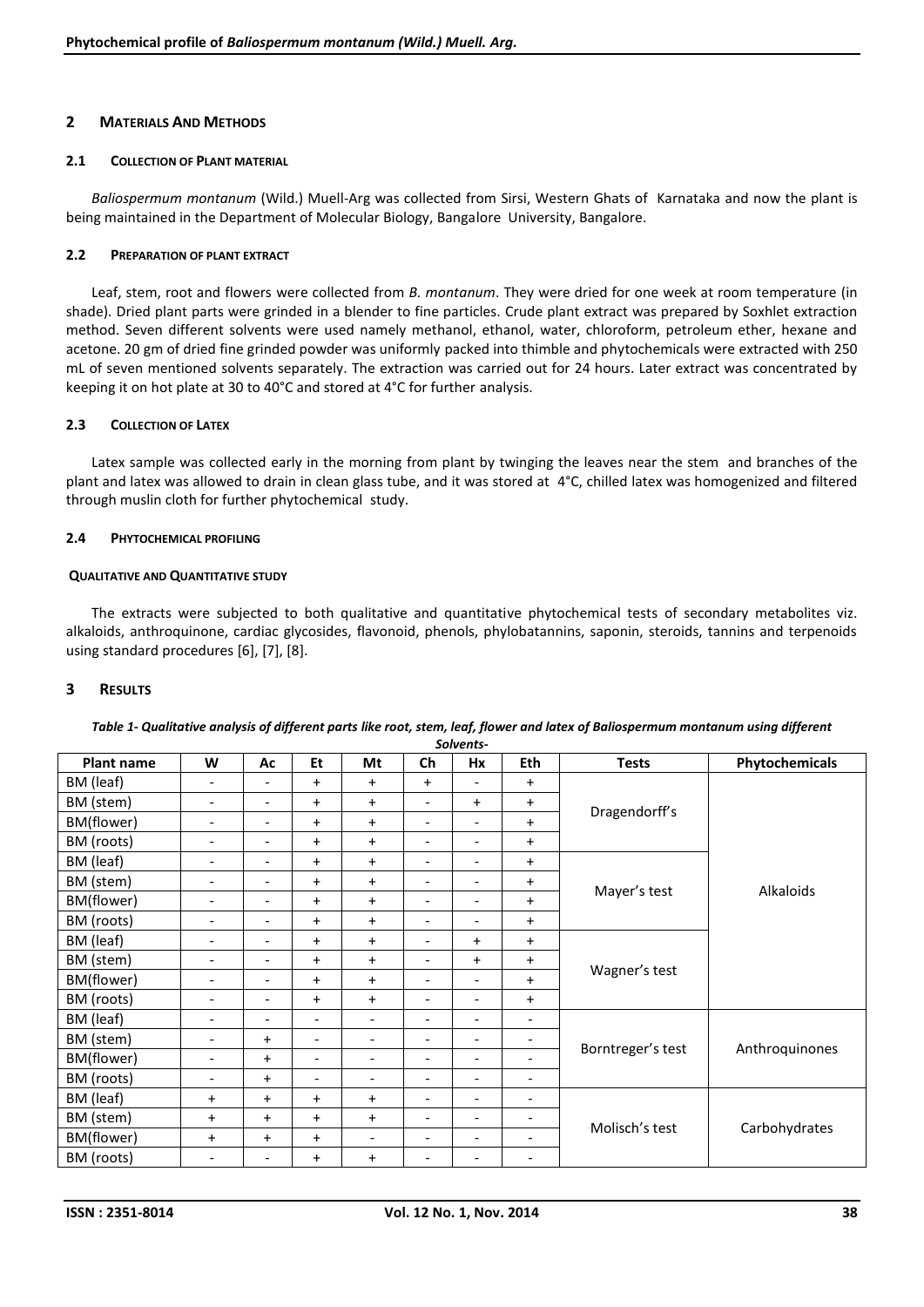| BM (leaf)  | $\begin{array}{c} + \end{array}$ | $\ddot{}$                        | $\ddot{}$                        | $\ddot{}$                        | $\overline{\phantom{a}}$ | $\qquad \qquad \blacksquare$ | $\overline{\phantom{a}}$     |                          |                            |
|------------|----------------------------------|----------------------------------|----------------------------------|----------------------------------|--------------------------|------------------------------|------------------------------|--------------------------|----------------------------|
| BM (stem)  | $\begin{array}{c} + \end{array}$ | $\ddot{}$                        | $\ddot{}$                        | $\ddot{}$                        | $\overline{\phantom{a}}$ | $\qquad \qquad \blacksquare$ | $\overline{\phantom{a}}$     |                          |                            |
| BM(flower) | $\ddot{}$                        | $\begin{array}{c} + \end{array}$ | $\ddot{}$                        | $\overline{\phantom{a}}$         | $\overline{\phantom{a}}$ | $\qquad \qquad \blacksquare$ | $\overline{\phantom{a}}$     | Barford's test           |                            |
| BM (roots) | $\overline{\phantom{a}}$         | $\overline{\phantom{a}}$         | $\ddot{}$                        | $\ddot{}$                        | $\overline{\phantom{a}}$ | $\overline{\phantom{a}}$     | $\overline{\phantom{a}}$     |                          |                            |
| BM (leaf)  | $\ddot{}$                        | $\ddot{}$                        | $\ddot{}$                        | $\ddot{}$                        | $\overline{\phantom{a}}$ | $\overline{\phantom{a}}$     | $\overline{\phantom{a}}$     |                          |                            |
| BM (stem)  | $\ddot{}$                        | $\ddot{}$                        | $\ddot{}$                        | $\ddot{}$                        | $\overline{\phantom{a}}$ | $\overline{\phantom{a}}$     | $\overline{\phantom{a}}$     |                          |                            |
|            |                                  |                                  |                                  |                                  |                          |                              |                              | <b>Benedicts test</b>    |                            |
| BM(flower) | $\ddot{}$                        | $\ddot{}$                        | $\begin{array}{c} + \end{array}$ | $\overline{a}$                   | $\overline{\phantom{0}}$ | $\overline{\phantom{a}}$     | $\overline{a}$               |                          |                            |
| BM (roots) | $\qquad \qquad \blacksquare$     | $\qquad \qquad \blacksquare$     | $\ddot{}$                        | $\ddot{}$                        | -                        | $\qquad \qquad \blacksquare$ | $\overline{\phantom{a}}$     |                          |                            |
| BM (leaf)  | $\begin{array}{c} + \end{array}$ | $\pmb{+}$                        | $\ddot{}$                        | $\ddot{}$                        | $\overline{\phantom{a}}$ | $\qquad \qquad -$            | $\qquad \qquad -$            |                          |                            |
| BM (stem)  | $\ddot{}$                        | $\begin{array}{c} + \end{array}$ | $\ddot{}$                        | $\ddot{}$                        | $\overline{\phantom{a}}$ | $\qquad \qquad -$            | $\overline{\phantom{a}}$     | Keller-Killiani test     | Cardiac Glycosides         |
| BM(flower) | $\overline{\phantom{a}}$         | $\overline{\phantom{a}}$         | $\overline{\phantom{a}}$         | $\ddot{}$                        | $\overline{\phantom{a}}$ | $\qquad \qquad \blacksquare$ | $\ddot{}$                    |                          |                            |
| BM (roots) | $\overline{\phantom{a}}$         | $\overline{\phantom{a}}$         | $\overline{\phantom{a}}$         | $\ddot{}$                        | $\overline{\phantom{a}}$ | $\overline{\phantom{a}}$     | $\overline{\phantom{a}}$     |                          |                            |
| BM (leaf)  | $\overline{\phantom{a}}$         | $\overline{\phantom{a}}$         | $\overline{\phantom{a}}$         | $\overline{\phantom{a}}$         | $\overline{\phantom{a}}$ | $\qquad \qquad -$            | $\overline{\phantom{a}}$     |                          |                            |
| BM (stem)  | $\overline{\phantom{a}}$         | $\overline{\phantom{a}}$         | $\overline{\phantom{a}}$         | $\overline{\phantom{a}}$         | $\overline{\phantom{a}}$ | $\overline{\phantom{a}}$     | $\overline{\phantom{a}}$     | <b>Using NaOH</b>        | Coumarins                  |
| BM(flower) | $\overline{\phantom{a}}$         | $\overline{\phantom{a}}$         | $\overline{\phantom{a}}$         | $\overline{\phantom{a}}$         | $\overline{\phantom{0}}$ | $\overline{\phantom{a}}$     | $\overline{\phantom{a}}$     |                          |                            |
| BM (roots) | $\overline{\phantom{a}}$         | $\overline{\phantom{a}}$         | $\overline{\phantom{a}}$         | $\overline{a}$                   | $\ddot{}$                | $\overline{\phantom{a}}$     | $\overline{\phantom{a}}$     |                          |                            |
| BM (leaf)  | $\qquad \qquad -$                | $\overline{\phantom{a}}$         | $\overline{\phantom{a}}$         | $\overline{\phantom{a}}$         | $\overline{\phantom{a}}$ | $\qquad \qquad -$            | $\qquad \qquad \blacksquare$ |                          |                            |
| BM (stem)  | $\overline{\phantom{a}}$         | $\overline{\phantom{a}}$         | $\overline{\phantom{a}}$         | $\overline{\phantom{a}}$         | $\overline{\phantom{a}}$ | $\qquad \qquad \blacksquare$ | $\overline{\phantom{a}}$     |                          |                            |
| BM(flower) | $\overline{\phantom{a}}$         | $\overline{\phantom{a}}$         | $\overline{\phantom{a}}$         | $\overline{\phantom{a}}$         | $\overline{\phantom{a}}$ | $\qquad \qquad -$            | $\overline{\phantom{a}}$     | Paper test               | Fatty acids test           |
| BM (roots) | $\overline{\phantom{a}}$         | $\overline{\phantom{a}}$         | $\overline{\phantom{a}}$         | $\overline{\phantom{a}}$         | $\overline{\phantom{a}}$ | $\overline{\phantom{a}}$     | $\overline{\phantom{a}}$     |                          |                            |
| BM (leaf)  | $\overline{\phantom{a}}$         | $\ddot{}$                        | $\ddot{}$                        | $\ddot{}$                        | $\ddot{}$                | $\overline{\phantom{a}}$     | $\overline{\phantom{a}}$     |                          |                            |
| BM (stem)  | $\overline{\phantom{a}}$         | $\begin{array}{c} + \end{array}$ | $\ddot{}$                        | $\ddot{}$                        | $\ddot{}$                | $\overline{\phantom{a}}$     | $\overline{\phantom{a}}$     |                          |                            |
| BM(flower) | $\overline{\phantom{a}}$         | $\ddot{}$                        | $\ddot{}$                        | $\ddot{}$                        | $\ddot{}$                | $\overline{\phantom{a}}$     | $\overline{\phantom{a}}$     | Shinoda test             |                            |
| BM (roots) | $\overline{a}$                   | $\ddot{}$                        | $\begin{array}{c} + \end{array}$ | $\begin{array}{c} + \end{array}$ | $\ddot{}$                | $\overline{\phantom{a}}$     | $\overline{\phantom{a}}$     |                          |                            |
| BM (leaf)  | $\qquad \qquad \blacksquare$     | $\begin{array}{c} + \end{array}$ | $\ddot{}$                        | $\ddot{}$                        | $\ddot{}$                | $\qquad \qquad \blacksquare$ | $\qquad \qquad \blacksquare$ |                          | Flavonoids                 |
| BM (stem)  | $\overline{\phantom{a}}$         | $\ddot{}$                        | $\ddot{}$                        | $\ddot{}$                        | $\ddot{}$                | $\qquad \qquad \blacksquare$ | $\overline{\phantom{a}}$     |                          |                            |
| BM(flower) |                                  |                                  |                                  |                                  |                          |                              |                              | Alkaline reagent test    |                            |
|            | $\overline{\phantom{a}}$         | $\ddot{}$                        | $\ddot{}$                        | $\ddot{}$                        | $\ddot{}$                | $\overline{\phantom{a}}$     | $\overline{\phantom{a}}$     |                          |                            |
| BM (roots) | $\overline{\phantom{a}}$         | $\begin{array}{c} + \end{array}$ | $\ddot{}$                        | $\ddot{}$                        | $+$                      | $\overline{\phantom{a}}$     | $\overline{\phantom{a}}$     |                          |                            |
| BM (leaf)  | $\overline{\phantom{a}}$         | $\ddot{}$                        | $\ddot{}$                        | $\ddot{}$                        | $\ddot{}$                | $\overline{\phantom{a}}$     | $\overline{\phantom{a}}$     | Lead acetate test        |                            |
| BM (stem)  | $\blacksquare$                   | $\begin{array}{c} + \end{array}$ | $\ddot{}$                        | $\ddot{}$                        | $\ddot{}$                | $\blacksquare$               | $\overline{\phantom{a}}$     |                          |                            |
| BM(flower) | $\overline{\phantom{a}}$         | $\ddot{}$                        | $\begin{array}{c} + \end{array}$ | $\ddot{}$                        | $\ddot{}$                | $\qquad \qquad \blacksquare$ | $\overline{\phantom{a}}$     |                          |                            |
| BM (roots) |                                  | $\ddot{}$                        | $\ddot{}$                        | $\ddot{}$                        | $\ddot{}$                | $\overline{\phantom{a}}$     | $\overline{\phantom{a}}$     |                          |                            |
| BM (leaf)  | $\overline{\phantom{a}}$         | $\overline{\phantom{a}}$         | $\overline{a}$                   | $\overline{\phantom{a}}$         | $\overline{\phantom{0}}$ | $\overline{a}$               | $\overline{a}$               |                          |                            |
| BM (stem)  | $\overline{\phantom{a}}$         | $\overline{\phantom{a}}$         | $\overline{\phantom{a}}$         | $\overline{\phantom{a}}$         | $\overline{\phantom{a}}$ | $\qquad \qquad \blacksquare$ | $\overline{\phantom{a}}$     |                          | <b>Gum and Mucilage</b>    |
| BM(flower) | $\overline{\phantom{a}}$         | $\overline{\phantom{a}}$         | $\overline{\phantom{a}}$         | $\overline{\phantom{a}}$         | $\overline{\phantom{a}}$ | $\overline{\phantom{a}}$     | $\overline{\phantom{a}}$     |                          |                            |
| BM (roots) | $\overline{\phantom{a}}$         | $\overline{\phantom{a}}$         | $\overline{\phantom{a}}$         | $\overline{\phantom{a}}$         | $\overline{\phantom{a}}$ | $\overline{\phantom{a}}$     | $\overline{\phantom{a}}$     |                          |                            |
| BM (leaf)  | $\ddot{}$                        | $\overline{\phantom{a}}$         | $\overline{\phantom{a}}$         | $\overline{\phantom{a}}$         | $\overline{\phantom{0}}$ | $\overline{a}$               | $\overline{\phantom{a}}$     |                          |                            |
| BM (stem)  | $\begin{array}{c} + \end{array}$ | $\overline{\phantom{a}}$         | $\overline{\phantom{a}}$         | $\ddot{}$                        | $\overline{\phantom{a}}$ | $\overline{\phantom{a}}$     | $\overline{\phantom{a}}$     |                          | Protein and Amino<br>Acids |
| BM(flower) | $\ddot{}$                        | $\overline{\phantom{a}}$         | $\overline{\phantom{a}}$         | $\overline{\phantom{a}}$         | $\overline{\phantom{a}}$ | $\overline{\phantom{a}}$     | $\overline{\phantom{a}}$     | Ninhydrin test           |                            |
| BM (roots) | $\ddot{}$                        | $\overline{\phantom{a}}$         | $\ddot{}$                        | $\overline{\phantom{a}}$         | $\overline{\phantom{a}}$ | $\qquad \qquad -$            | $\overline{\phantom{a}}$     |                          |                            |
| BM (leaf)  | $\overline{a}$                   | $\ddot{}$                        | $\ddot{}$                        | $\ddot{}$                        | $\overline{\phantom{a}}$ | $\overline{\phantom{a}}$     | $\overline{\phantom{a}}$     |                          |                            |
| BM (stem)  | $\overline{\phantom{a}}$         | $\ddot{}$                        | $\ddot{}$                        | $\ddot{}$                        | $\overline{\phantom{a}}$ | $\qquad \qquad \blacksquare$ | $\overline{\phantom{a}}$     |                          | Phenols                    |
| BM(flower) | $\overline{\phantom{a}}$         | $\ddot{}$                        | $\ddot{}$                        | $\ddot{}$                        | $\overline{\phantom{a}}$ | $\qquad \qquad \blacksquare$ | $\overline{\phantom{a}}$     | Ferric chloride test     |                            |
| BM (roots) | $\overline{\phantom{a}}$         | $\ddot{}$                        | $\ddot{}$                        | $\ddot{}$                        | $\overline{\phantom{a}}$ | $\overline{\phantom{a}}$     | $\overline{\phantom{a}}$     |                          |                            |
| BM (leaf)  | $\ddot{}$                        | $\overline{\phantom{a}}$         | $\overline{\phantom{a}}$         | $\ddot{}$                        | $\overline{\phantom{a}}$ | $\blacksquare$               | $\ddot{}$                    |                          |                            |
| BM (stem)  | $\overline{\phantom{a}}$         | $\overline{\phantom{a}}$         | $\overline{\phantom{a}}$         | $\overline{\phantom{a}}$         | $\overline{\phantom{a}}$ | $\overline{\phantom{a}}$     | $\overline{\phantom{a}}$     |                          |                            |
| BM(flower) | $\begin{array}{c} + \end{array}$ | $\overline{\phantom{a}}$         | $\overline{\phantom{a}}$         | $\overline{\phantom{a}}$         | $\overline{\phantom{a}}$ | $\blacksquare$               | $\ddot{}$                    | Frothing test            | Saponins                   |
| BM (roots) | $\ddot{}$                        | $\overline{\phantom{a}}$         | $\overline{\phantom{a}}$         | $\overline{\phantom{a}}$         | $\overline{\phantom{a}}$ | $\overline{\phantom{a}}$     | $\overline{\phantom{a}}$     |                          |                            |
|            |                                  |                                  |                                  |                                  |                          |                              |                              |                          |                            |
| BM (leaf)  | $\qquad \qquad \blacksquare$     | $\overline{\phantom{a}}$         | $\overline{\phantom{a}}$         | $\ddot{}$                        | $\overline{\phantom{a}}$ | $\overline{\phantom{a}}$     | $\overline{\phantom{a}}$     |                          |                            |
| BM (stem)  | $\overline{\phantom{a}}$         | $\qquad \qquad \blacksquare$     | $\overline{\phantom{a}}$         | $\overline{\phantom{a}}$         | $\overline{\phantom{a}}$ | $\qquad \qquad \blacksquare$ | $\overline{\phantom{a}}$     | Liebermann               | Steroids                   |
| BM(flower) | $\overline{\phantom{a}}$         | $\overline{\phantom{a}}$         | $\overline{\phantom{a}}$         | $\overline{\phantom{a}}$         | $\overline{\phantom{a}}$ | $\overline{\phantom{a}}$     | $\overline{\phantom{a}}$     | <b>Burchard reaction</b> |                            |
| BM (roots) | $\overline{\phantom{a}}$         | $\overline{\phantom{a}}$         | $\overline{\phantom{a}}$         | $\overline{\phantom{a}}$         | $\ddot{}$                | $\ddot{}$                    |                              |                          |                            |
| BM (leaf)  | $\overline{\phantom{a}}$         | $\overline{\phantom{m}}$         | $+$                              | $\overline{\phantom{a}}$         | $\overline{\phantom{0}}$ | $\overline{\phantom{a}}$     | $\overline{\phantom{a}}$     | Using FeCl3              | Tannins test               |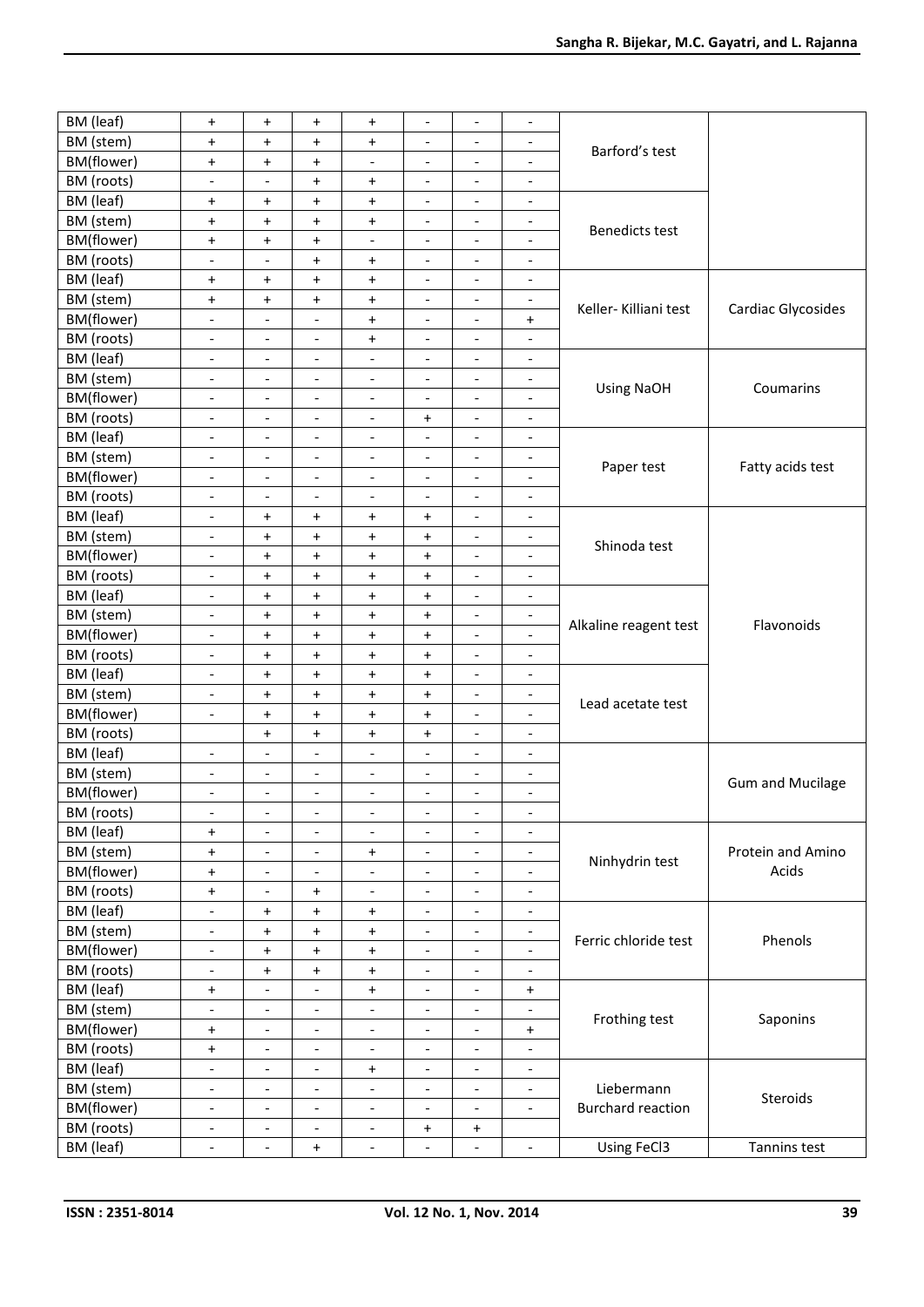| BM (stem)  | $\overline{\phantom{0}}$ |  |  |                |            |
|------------|--------------------------|--|--|----------------|------------|
| BM(flower) | -                        |  |  |                |            |
| BM (roots) | -                        |  |  |                |            |
| BM (leaf)  | -                        |  |  |                |            |
| BM (stem)  | $\overline{\phantom{a}}$ |  |  |                |            |
| BM(flower) | -                        |  |  | Salkowski test | Terpenoids |
| BM (roots) | -                        |  |  |                |            |

*BM= Baliospermum montanum, W=water, Ac=Acetone, Et= Ethanol, Mt= Methanol, Ch= Chloroform, Hx=Hexane, Eth= ether, + = present, - = absent*

| Table 2- Qualitative analysis of latex of Baliospermum montanum |
|-----------------------------------------------------------------|
|-----------------------------------------------------------------|

| <b>Test</b>        | <b>Observations</b> |
|--------------------|---------------------|
| Alkaloids          |                     |
| i)Mayers test      |                     |
| ii) Wagners test   |                     |
| iii) Dragendorffs  |                     |
| test               |                     |
| Cardiac glycosides |                     |
| Phenolic compounds |                     |
| Flavonoids         |                     |
| Terpenoids         |                     |
| <b>Tannins</b>     |                     |
| Saponins           |                     |
| Anthroquinone      |                     |
| Phlobatannins      |                     |



*Fig:1- Quantitative estimation (%) Secondary metabolites of different parts of Baliospermum montanum, n=3, Data is presented as Mean± SD.*

#### **4 DISCUSSION**

Medicinal plants are of great importance to the health of individuals and communities. The medicinal value of these plants lies in some chemical substances that produce a definite physiological action on the human body [9]. These chemicals are called as phytochemicals. Secondary metabolites are non nutritive phytochemicals which are produced at different developmental stages, under stress conditions and plays important role in giving protection against pathogen attack. When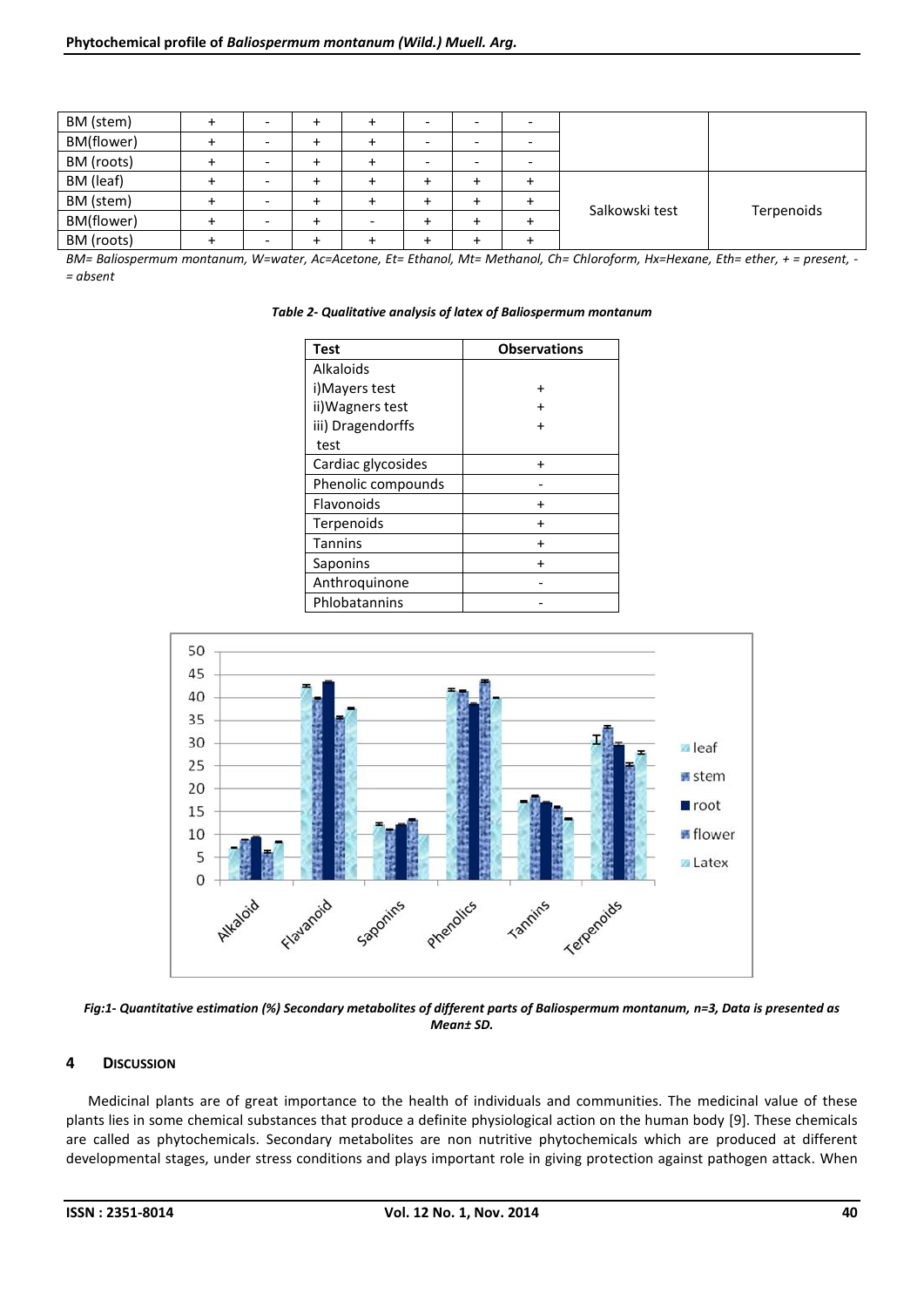these phytochemicals are ingested by humans, it enhances their resistance power [10]. The medicinal properties of phytochemicals such as diterpenes, triterpenes, flavonoids, Saponins, tannins, alkaloids, phenol, ricin and esters are reviewed by Julius T. Mwine and Patrick Van Damme, 2011 [11]. They have cited medicinal properties such as anti-tumor, anti-fungal, anti- plasmodial, anti inflammatory, anti-oxidant, anti-viral, anti-mutagenic, vaso-depressor and etc. Due to the versatile nature of phytochemicals, researchers and industries are looking forward the phytochemicals as a rich resource of succeeding drugs. Not only medicinal field but also nutraceuticals and food industry are getting engage in phytochemical research.

Considering the importance and applications of phytochemical study, qualitative and quantitative study of phytochemicals is being carried out worldwide. Jeruto Pascaline [12] evident the presence of phytochemicals in leaf and root of *Clutia abbysinica* using chloroform, methanol and water. Pandith [13] witnessed their presence in *Achyranthus aspera, Acalypha indica* (whole plant) in ethanol and acetone. R.R. venkat raju [14] estimated leaf, shoot and root of 15 species belonging to genus *Phyllanthus* in petroleum ether, methanol and water. S.D. Shruthi [15] conducted preliminary phytochemical test on leaf of *Kirganelia reticulate* in aqueous, ethanol, methanol, chloroform, acetone and hexane solvent

The present study revealed the presence of medicinal active constituents of *Baliospermum montanum*. The phytochemical compounds of *Baliospermum montanum* are qualitatively analyzed for root, stem, leaf, flower and latex separately using seven different solvents and results are presented in Table 1. Qualitative study of alkaloids, carbohydrates, glycosides, steroids, flavonoids, Coumarins, Saponins, Fatty acids, Tannins, Protein and Amino Acids, Gum and Mucilage, Terpenoids, anthroquinones and Phenols variation in the content in different organic solvents as depicted in Table 2.

Quantitative estimation unveil that phytochemicals of different plant parts are in between the following range alkaloid ranges (6.2 -9.5%), flavonoids (35.63-43.33%), Saponins (9.9 to 13.2%), phenolics (38.43 to 43.44%), tannins (13.26 to 18.3%), Terpenoids (25.36 to 33.4%).The estimated quantitative data is presented in Fig 1. Coumarins, fatty acids, gum and mucilage was found to be absent.

#### **5 CONCLUSION**

The *Baliospermum montanum* sieved for phytochemical constituents seemed to be good source of medicinally active constituents and turn out to be potential source of modern drugs. This work justifies the need to isolate and characterize the medicinally active compounds.

#### **ACKNOWLEDGEMENT**

UGC BSR Faculty fellow grant by UGC, New Delhi sanctioned to Dr. M.C.Gayatri is gratefully acknowledged.

#### **REFERENCES**

- [1] G. M. Ravindra and R.W. Raju, "*Baliospermum montanum* (Danti): Ethnobotany, Phytochemistry and Pharmacology A review", *International Journal of Green Pharmacy,* Vol. 2 no.4, pp.194-199, 2008.
- [2] K. M. Nadkarni, *The Indian Materia Medica*, 3rd ed. Vol. 1 Bombay: Popular Prakashan, 1988.
- [3] R.N. Chopra, I.C. Chopra, K.L. Handi and L.D. Kopor, *Indigenous drugs of India* Vol II Academic Publishers Calcutta 1994.
- [4] A. K. Goel, A.K. Sahoo and V. A. Mudgal, "*Contribution to the Ethnobotany of Santal Pargana Bihar*," Bulletin of the Botanical Survey of India, pp. 22-26, 1984.
- [5] A.V. Bhatt, K. V. Nair, C.A.A. Nair and H.S. Puri, "Ethno-botanical studies in the Silent valley and adjoining areas," *Bulletin* of Medico-*Ethnobotanical* Research, vol.3, pp. 153-161, 1982
- [6] G.E. Trease and W.C. Evans, *Pharmacognosy* 11<sup>th</sup> Edn. Brailliar Tiridel and Macmillian Publishers, London 1989.
- [7] J.B. Herborne *Phytochemical Methods* 3 rd Edn. Chapman and Hall Ltd., London, pp: 135-203, 1973.
- [8] A. Sofowora, *Medicinal Plants and Traditional Medicine in Afric*., John Wiley and son Ltd., pp. 150-153, 1993.
- [9] H.O. Edeoga, Okwu D.E. and B.O. Mbaebie, "Phytochemical constituents of some Nigerian medicinal plants,*" African Journal of Biotechnology* vol.4 no.7, pp 685-688, 2005.
- [10] Sangha R. Bijekar and M.C. Gayatri, "In vitro techniques to accelerate flavonoid synthesis in some Euphorbiaceae members,*" International Journal of Innovation and Scientific Research*, vol. 9, no. 1, pp. 54–60, 2014.
- [11] Julius T. Mwine and Patrick Van Damme, "Why do Euphorbiaceae tick as medicinal plants? A review of Euphorbiaceae family and its medicinal features," *Journal of Medicinal Plants Research,* Vol. 5, no.5, pp. 652-662, 2011.